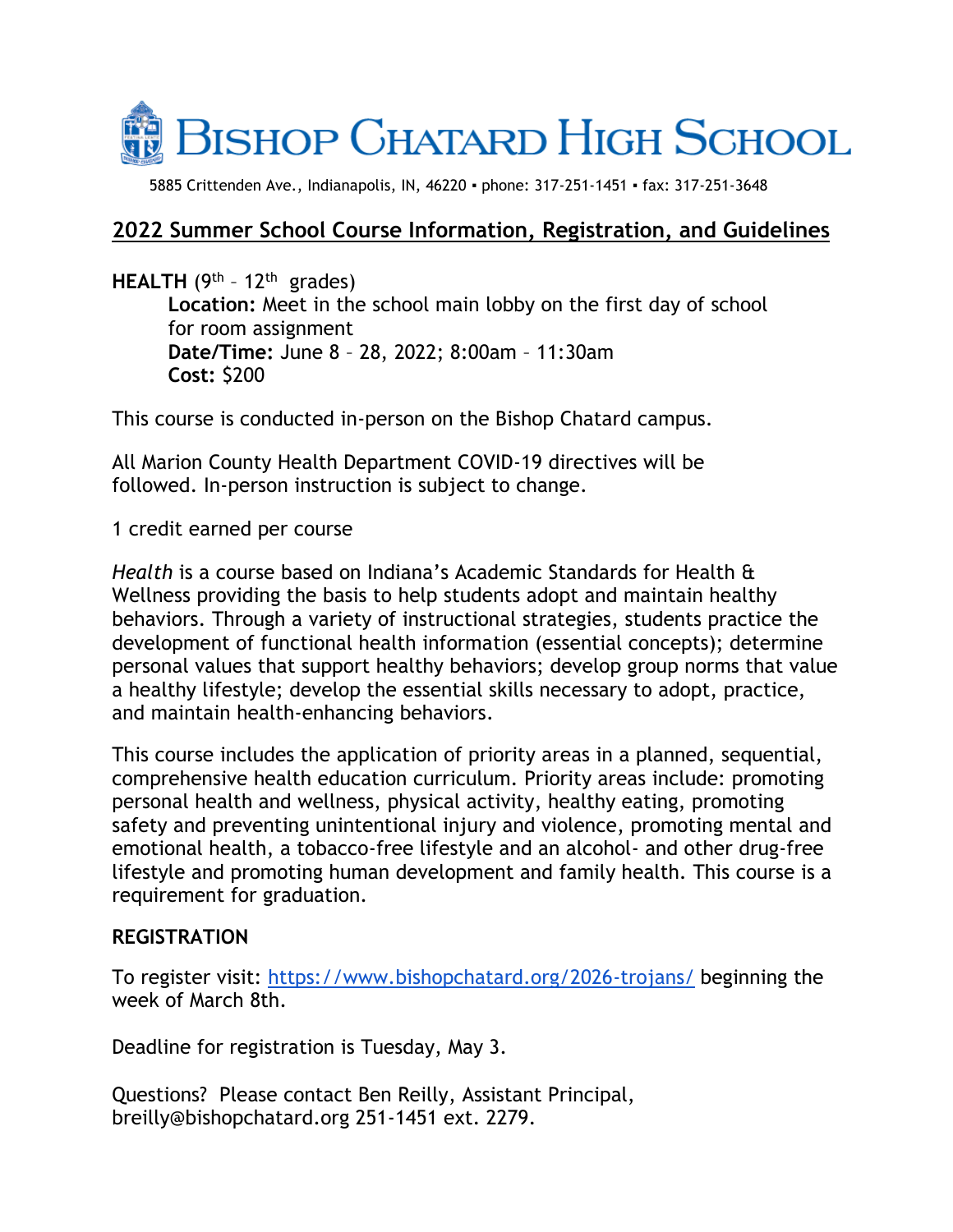# Summer School Student Guidelines 2022

#### **Student Code of Conduct**

All students are expected to uphold the dignity of the human person and behave accordingly. Any action that violates that dignity will be considered outside the appropriate code of conduct and will result in consequences as directed by the administration of the school. The code of conduct applies to all school activities, on or off property, on school property at any time, or while traveling to or from school or school activities.

In addition, a student committing an act that violates Indiana or federal law at any time or place may be suspended or expelled if the unlawful act is directed toward a school employee, student, arises out of a school relationship, or has caused and can be predicted to cause in-school consequences.

Failing to comply with directions of teachers or other school personnel during any period of time is not accepted. Students must comply in following the directions. Students must completely and truthfully respond to questions from a staff member regarding school-related matters including potential violations of the student conduct rules or state or federal law.

Additionally, any action that is contradictory to the mission of the school, the Catholic Church or its community at large will result in consequences as directed by the administration of the school.

Additional information may be found on the Bishop Chatard website.

#### **Attendance Information**

**Students are allowed no more than one absence. The vast majority of course content is delivered during class time. Consistent attendance in summer school is critical for academic success. Students are required to be in attendance for the first two days and last two days of summer school.**

**If a student is placed in quarantine due to COVID-19, the student will be expected to continue participation in summer school via Canvas.** 

Summer school is in operation from 8:00-11:30am from June 8-28, 2022. Since experience and research have proven a direct relationship between attendance and academic excellence, Bishop Chatard considers attendance an important matter. Proactive communication by the parents with the school is essential with regard to student attendance.

To report an absence:

The parent/guardian should email your child's summer school teacher prior to 8:30 am on the day the student will not be in school. Include the information listed below.

• The parent's/guardian's name;